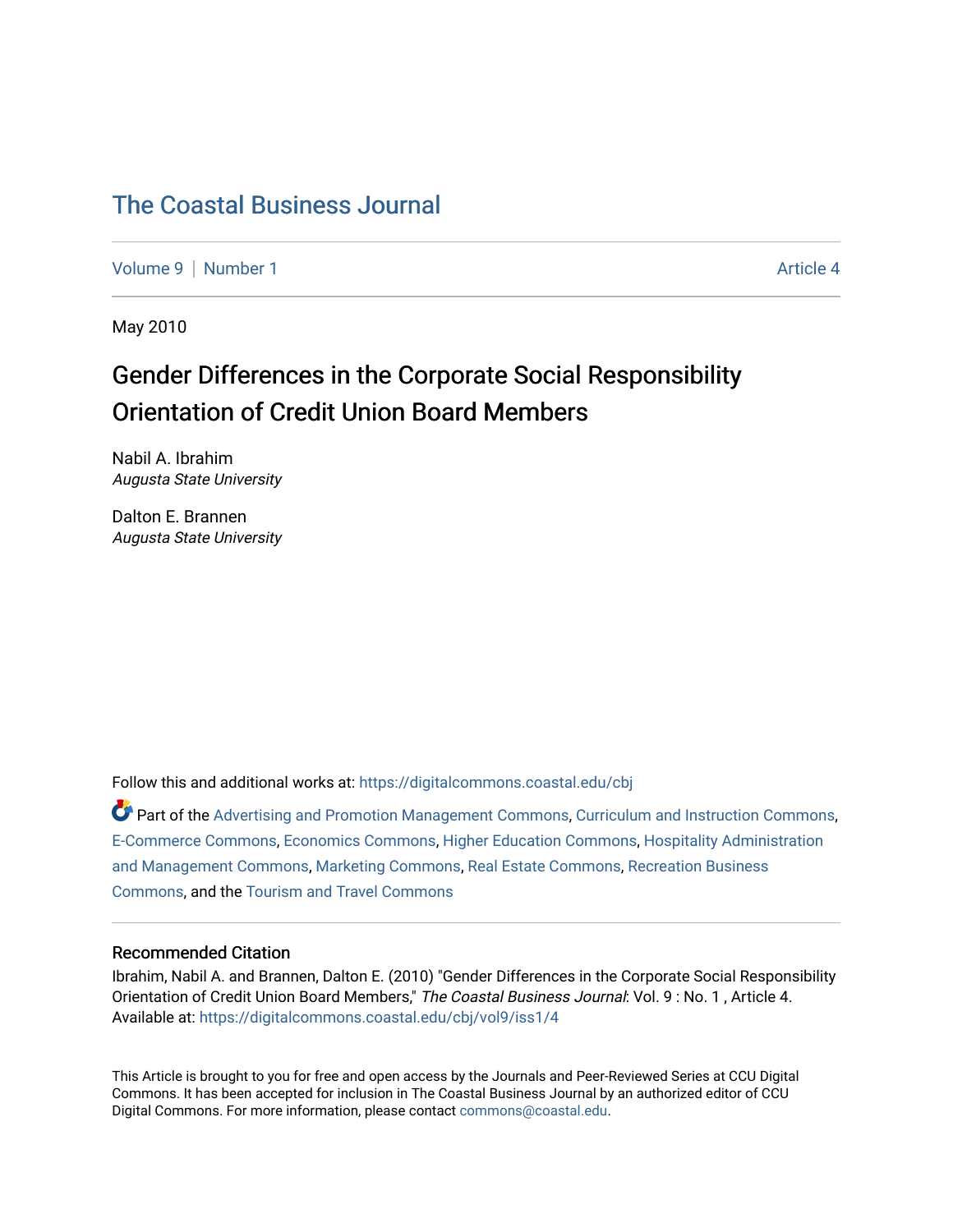## **GENDER DIFFERENCES IN THE CORPORATE SOCIAL RESPONSIBILITY ORIENTATION OF CREDIT UNION BOARD MEMBERS**

#### **Nabil A. Ibrahim, Augusta State University Dalton E. Brannen, Augusta State University**

#### **ABSTRACT**

*Credit unions serve an important purpose in the U.S. economy by providing financial services to low- and moderate-income individuals. Their assets have steadily grown from \$217 billion to \$655 billion between 1990 and 2004. In spite of these impressive growth rates, a number of writers have expressed great concern regarding credit union governance, particularly over the role and functions of the board's members. More recently, the financial crisis has raised important questions regarding the board's level of involvement and its ethical and social responsibilities in corporate decision making. One area which has remained relatively unexplored concerns the attitudes of credit union board members toward corporate social responsibility. Furthermore, to date very little is known regarding the extent of similarities and differences between these organizations' male and female board members with respect to this issue.* 

*The present study was designed to investigate this issue. A survey of 470 directors of 80 credit unions revealed significant differences between the genders with respect to the legal and ethical components of corporate social responsibility. Compared to their male counterparts, the female directors exhibited greater concern about the legal dimension of corporate responsibility and a weaker orientation toward ethics. No significant differences between the two groups were observed with respect to the economic and discretionary components.*

#### **INTRODUCTION**

Lending institutions comparable to U.S. credit unions first developed in Europe. Cooperative banks or people's banks appeared in Germany in the 1850s. These spread to a number of other countries, and then to Canada, at the turn of the 20th century (Moody & Fite, 1984). The concept was brought to the United States in the early 1900s. The first credit union, St. Mary's Cooperative Credit Association, gained legal status in Manchester, New Hampshire, in 1909. Massachusetts also passed a similar act the same year (National Credit Union Administration, 2006). These and other similar credit unions developed to fill a niche in the loan market that was largely unfilled by existing banks and savings institutions. They were established as a cooperative association for the purpose of promoting thrift among their members (Moody & Fite, 1971; Moysich, 1990). Originally they concentrated on small unsecured consumer loans such as for the payment of a medical bill or to purchase a home appliance. Credit unions grew quickly in the 1920s and in the Great Depression era of the 1930s. In 1934, Congress passed the Federal Credit Union Act, authorizing the establishment of federallychartered credit unions in all states. In 1970, the National Credit Union Administration (NCUA)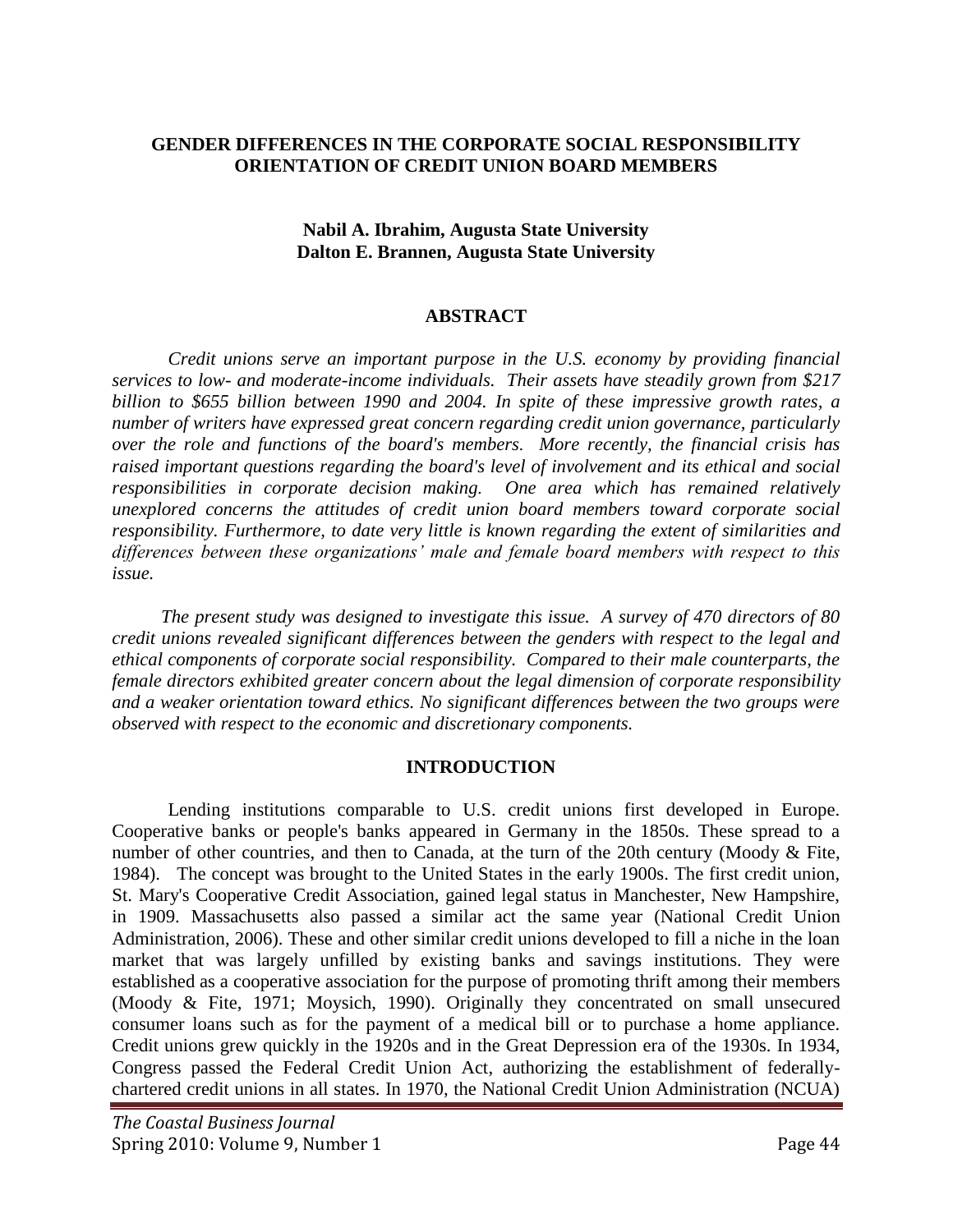was established to charter and supervise credit unions along with the National Credit Union Share Insurance Fund, which insures members' deposits.

Credit unions continue to serve an important purpose in the U.S. economy by providing financial services to low- and moderate-income individuals. However, since the passage of the Credit Union Membership Access Act of 1998, some have expanded the "membership base" far beyond the original intent of the Act. Some of them have grown aggressively and now match the size of large community banks while offering the same financial services provided by these banks. Credit unions share many features common to all depository institutions. They accept savings and checking deposits; make various types of loans; and have branch networks, ATMs, and Web sites for internet banking services to their customers. Today there are about 9,000 credit unions, 3,600 of which are state-chartered and 5,400 of which are federal credit unions (Credit Union National Association, 2006). Together they hold approximately \$700 billion in assets which is over three times what it was in 1990. With over 80 million members, credit unions are important competitors in the market for consumer loans and deposits.

In spite of these impressive growth rates, a number of writers have expressed great concern regarding credit union governance, particularly over the role and functions of the board's members. More recently, the financial crisis has raised important questions regarding the board's level of involvement and its ethical and social responsibilities in corporate decision making. To date, the multiple roles and duties of credit union boards have been the most-studied aspect among all board investigations. Scholars and practitioners have specifically discussed the important role of directors with respect to strategic matters. They include member competence (Umholtz, 2001; Molvig, 2001), board accountability (Pippett, 2008), orientation of new members (Board Orientation Basics, 2006), training board members (Courter, 2006; Merrick, 1991; Storey, 2006), executive succession planning (Saul, 2007), measuring CEO and board performance (Gilpatrick, 2007; Storey, 2006), executive compensation (Bankston, 2007), organizational codes of ethics (Gilpatrick, 2007), and strategic risk management (Pactwa, 2006). Although these papers have focused attention on a wide variety of board functions and responsibilities there is still one area which has remained relatively unexplored - the attitudes of credit union board members toward corporate social responsibility.

## **LITERATURE REVIEW**

Corporate social responsibility (CSR) has been defined as the obligation of a business "to use its resources in ways to benefit society, through committed participation as a member of society, taking into account the society at large...independent of direct gains of the company" (Kok et al., 2001, p. 287). CSR has been the subject of much investigation and debate for many years among both researchers and practitioners. This attention stems from the frequent outbreaks of ethical failings and revelations about questionable or abusive practices by many large corporations. They include the current mortgage and financial crisis; the near-collapse of the U.S. automobile industry; the downfall of Enron; the destruction of documents at Arthur Andersen; questionable CEO compensation packages and practices at Tyco, Home Depot, ING, and Scandia; and charges of fraud at Parmalat and WorldCom.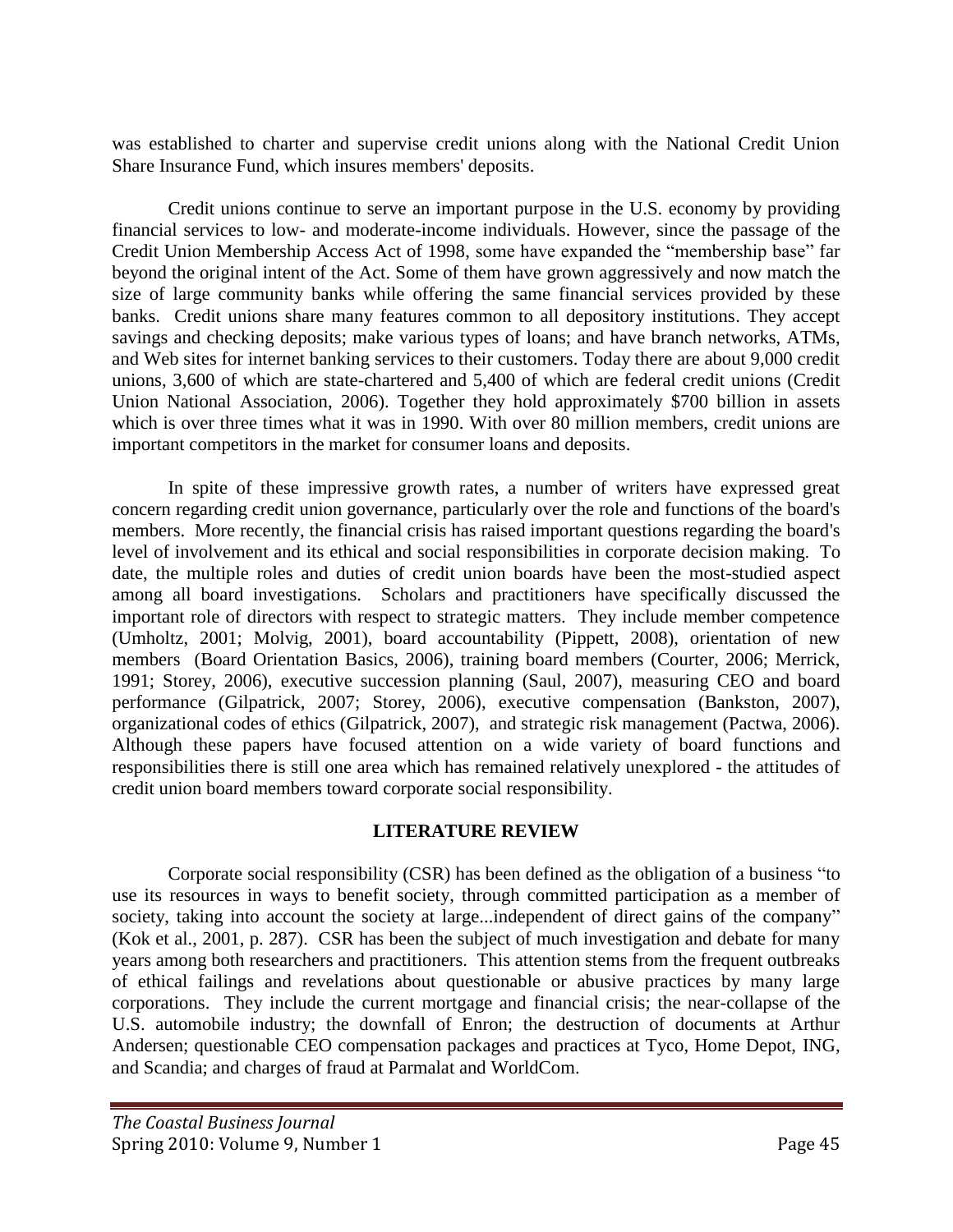Such failures and scandals involving business leaders have highlighted many unethical, unwise, or illegal decisions of consequence not only to these executives but also to broader stakeholder communities. These occurrences have shaken the public"s confidence and diminished investors' trust in the soundness of corporate decisions and the integrity and competence of business executives. Not surprisingly, with the backdrop of these developments, there have been numerous calls for reform, demands for closer scrutiny of business ethics, and heightened interest in corporate social responsibility and ethics in the business community (*The Economist*, 2008a; *The Economist*, 2008b; Husted & Allen, 2000; Gibbs, 2002), in academic research (Maignan & Ralston, 2002), and in studies of executive decision making (McGuire et al., 1988). The academic community has been addressing this subject by discussing social and ethical issues in business ethics or business-and-society courses or by infusing them throughout the business school curriculum (Matherne et al., 2006; Kurtz, 1999). It should be noted that these concerns have not been completely ignored by the business community. In response to numerous demands that corporations play a more active role in the overall welfare of society, many organizations have in recent years given considerable thought to the social impact of their economic activities.This attention has induced some to engage in certain purely social endeavors (Boo & Koh, 2001)*.* 

In his seminal paper on the obligations of business toward society, Carroll (1979) suggested that total corporate social responsibility consists of four distinct ordered components: economic, legal, ethical, and discretionary concerns. The first component requires management to maximize profits for the owners and shareholders by efficiently providing a supply of goods and services to meet market demands. Next, legal responsibility requires management to operate within the legal framework. To be ethical, a decision maker should act with fairness, equity, and impartiality. Finally, discretionary activities are purely voluntary; they are guided by management's desire to make social or philanthropic contributions not required by economics, law, or ethics. Carroll (1989) contends that these four components "address the entire spectrum of obligations business has to society" (p. 40).

The ordering of Carroll's four obligations reflects the historic evolution of business as each of those responsibilities in turn emerged. This order also depicts the order an organization progresses along to maturity, and along which it may regress as threatening or uncertain circumstances evolve. First an organization must be economically viable, then other responsibilities come somewhat sequentially to the fore as legal, ethical, and finally to the discretionary or volitional concerns. Today all of these exist simultaneously but how much the organization is focused upon each is a function of the perceived external environment at the time. Should that organization perceive a change in its environment presenting uncertain or threatening circumstances it may for a particular issue or stakeholder move along the responsibility continuum and shift from a legal responsibility to, say, an economic responsibility until the threat passes. Additional support for this view may be found in the social responsiveness continuum proposed by Wilson (1975) and previously described by McAdam (1973). They suggest that strategies or managerial approaches being taken by an organization at a point in time begin with Reaction (Fight all the way) as the least response, followed by Defense (Do only what is required), Accommodation (Be Progressive) and lastly Proaction (Lead the Industry), which is the most response. Along with the shift from a focus on economic to legal responsibilities, an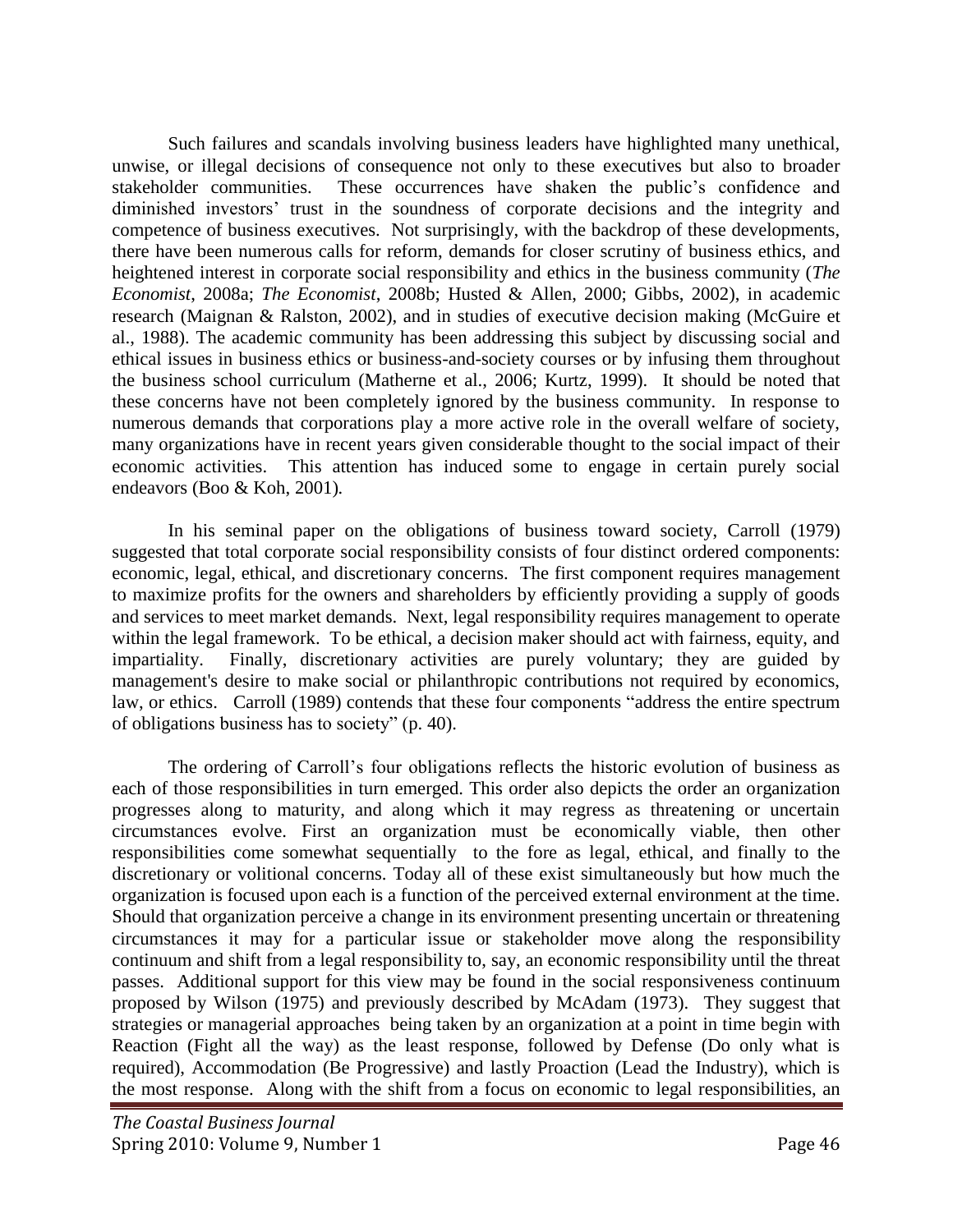organization might move back along the responsiveness continuum from proaction to a defensive (do what is required) posture until uncertainty or possible danger subsides.

 One stream of research in this area is in response to calls by a number of writers for the study of the profiles and demographics of corporate upper echelons and managers as antecedent variables in order to understand an organization's strategic processes and ethical conduct (Hambrick & Mason, 1984; Pfeffer, 1983; Chaganti & Sambrharyra, 1987; Kelley et al., 1990). As a growing number of women graduate from business schools and rise to managerial and executive levels, the literature has appreciated the value of examining the influence of gender. According to Robin and Babin (1997), gender and age are the two most heavily researched variables in this literature. The purpose of such research is to investigate differences and commonalities of attitudes based on the gender of respondents. Indeed, one of the major criticisms of Kohlberg"s (1969, 1984) path-breaking work on moral development has been that the critical data to empirically validate his model were drawn from an all-male sample.

Overall, empirical studies of the influence of gender have produced conflicting results. Much of this research has focused on one component of  $CSR - a$  person's attitude toward business ethics. Some investigations did not find any significant differences. For example, Barnett and Karson (1989) reported that among business executives, gender did not have an impact on ethical beliefs. Kidwell et al. (1987) concluded that female managers were more ethical for only one of seventeen ethical decision situations. Interestingly, they reported that, when asked to estimate the ethics of the opposite sex in each of the situations, respondents almost universally perceived the opposite sex to be more unethical than themselves. In their study of industrial buyers, Browning and Zabriskie (1983) found no significant differences between men and women. Two studies of accountants (Jones & Hiltebeital, 1995; Radtke, 2000) reported no significant differences between the genders regarding the appropriateness of ethical conduct. A meta-analysis by Jaffee and Hyde (2000) failed to indicate gender-based differences. In a more recent study of senior executives, Das (2005) found no significant differences between the genders regarding their ethical preferences. The only published study comparing the CSR Orientation (CSRO) of female and male board members reported that the former exhibited a stronger orientation only toward the discretionary component of corporate responsibility (Ibrahim & Angelidis, 1994). Their scores on the ethical dimension were not significantly different.

On the other hand, a number of studies produced different results. Simga-Mugan et al. (2005) reported that gender does have a significant impact on ethical sensitivity with the females showing greater ethical sensitivity. A more recent study found that "attitudes differed according to gender: Women students were more in favor of the stakeholder model and placed more weight to corporate ethical, environmental, and societal responsibilities than their men counterparts" (Lamsa et al., 2008, p. 45). When ethical differences in the sales profession were studied, Dawson (1997) concluded that females were more likely to agree that behaviors described in twenty scenarios were unethical. In her survey of 400 CPAs, D"Aquila (2001) found that females and males had different perceptions of management's ethical standards and expectations. In another study, Deshpande et al. (2000) reported that compared to male managers, female managers perceived questionable business practices as more unethical. A survey of 1,875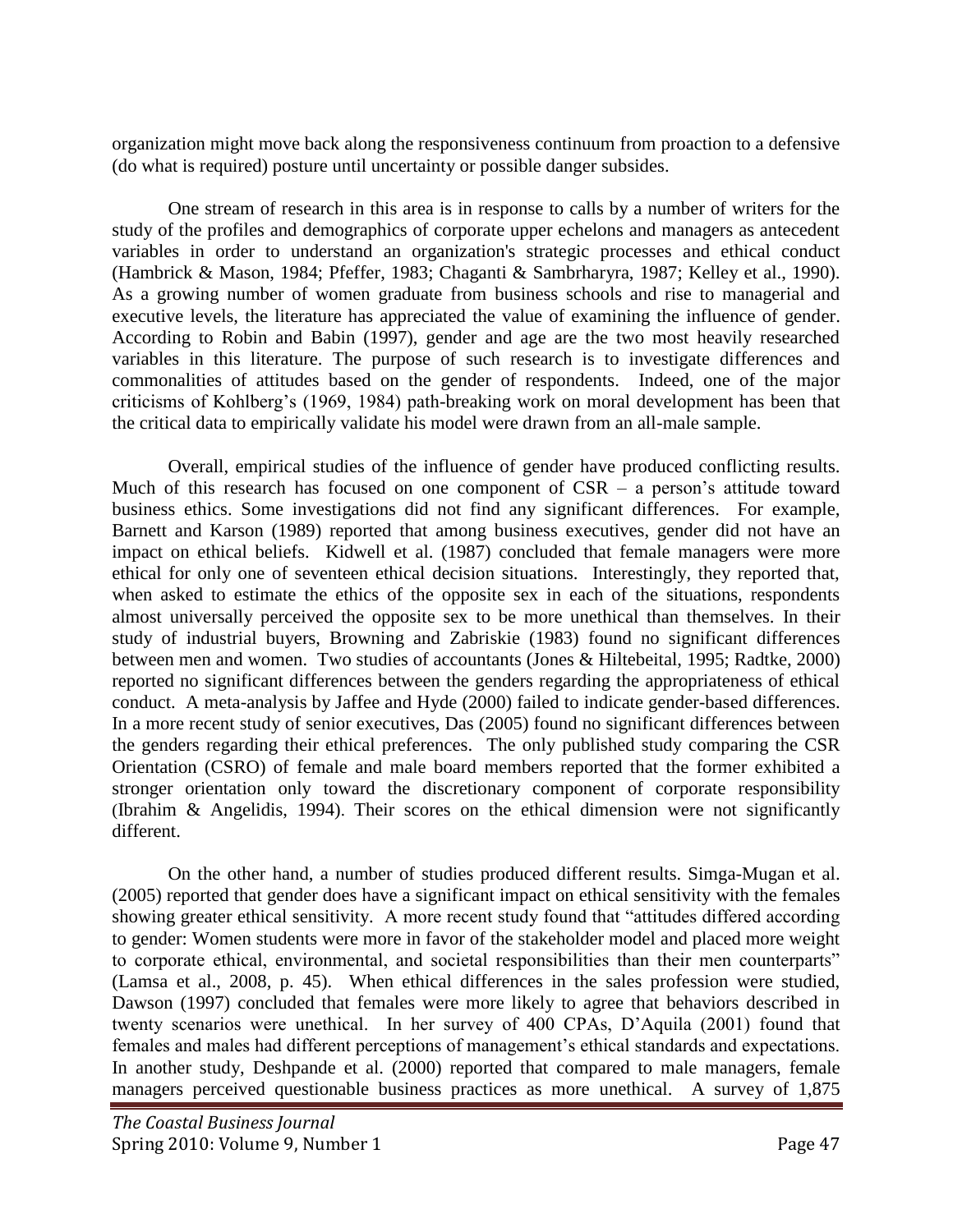business people found that females assumed a more rigorous ethical stance than their male counterparts on 7 out of 19 vignettes (Weeks et al., 1999). Males, however, adopted a more ethical posture on 2 of the 19 vignettes. The results of a meta-analysis (Franke et al., 1997) based on data from 66 research studies showed that women are more likely than men to perceive business practices as unethical. Finally, using Reidenbach and Robin"s (1990) Multidimensional Ethics Scale, a recent study by Nguyen et al. found that "women had a higher level of ethical judgment than men"(2008, p. 423).

Gender differences can also be considered within a contextual framework. The content which accounts for such differences could be quite varied and might include individual roles, organizational and professional norms, organizational, size, type and structure (Weber, 1990; Simga-Mugan et al., 2005; Smith & Oakley, 1997) and economic conditions and circumstances. Even Gilligan who posited the notion of sex differences along care and justice orientations clearly believes that the context of her work "itself must be considered for its influence on the likelihood of eliciting care or justice reasoning" and that such contextual questions should be raised (Gilligan & Attanuier, 1988).

 A further specification of the contextual influence suggests that the particular work setting itself can influence the reasoning process and hence actual managerial behavior and decisions (Trevino, 1992). Derry (1989) did not find that the two modes of moral reasoning (justice and care) are gender related as did Gilligan (1982). His findings suggested that a correlation between gender and preferred mode may be context specific, or that it may be the result of the actor's adaptability and the options of choice in the mode of reasoning. The notion of choice and adaptability is supported by Galbraith and Stephenson (1993) when they concluded that "there is a greater diversity in decisions rules used by females than by males" and that "females use different decision rules when making ethical evaluations" (p. 227). In addition, Reiter (1996) believes that females "contextualize' their moral responses by drawing on experience" resulting in neither "a weak or inferior mode of moral reasoning." There is also the suggestion that managerial decisions in a particular setting can either not support a particular actor to reach their highest cognitive moral development of which they are capable, or that the setting or attendant circumstances could actually retard one's moral reasoning from its present position (Trevino, 1992).

 Consideration of decision processes in organizations often can focus on the rationalist approaches in which individuals deliberately use extensive moral reasoning to make important decisions. One such approach by Jones (1991) suggests that decision making is affected by the moral intensity of the issue at hand and is termed the Issue-Contingent Model. His approach rejects the theoretical models which posit that ethical decision making and behavior are independent of the nature of the issue. Rather he suggests that an issue must be recognized by the actor as a moral issue before the details and processes of moral decision making are relevant. Another rationalist approach by Trevino (1986) adds both individual moderators (ego strength, organizational culture, work characteristics) and situational moderators (job context, organizational culture, work characteristics) into an interactionist model. In this Person-Situation Interactionist Model decision makers reactions are determined by their cognitive moral development stage as moderated by both individual and situational variables.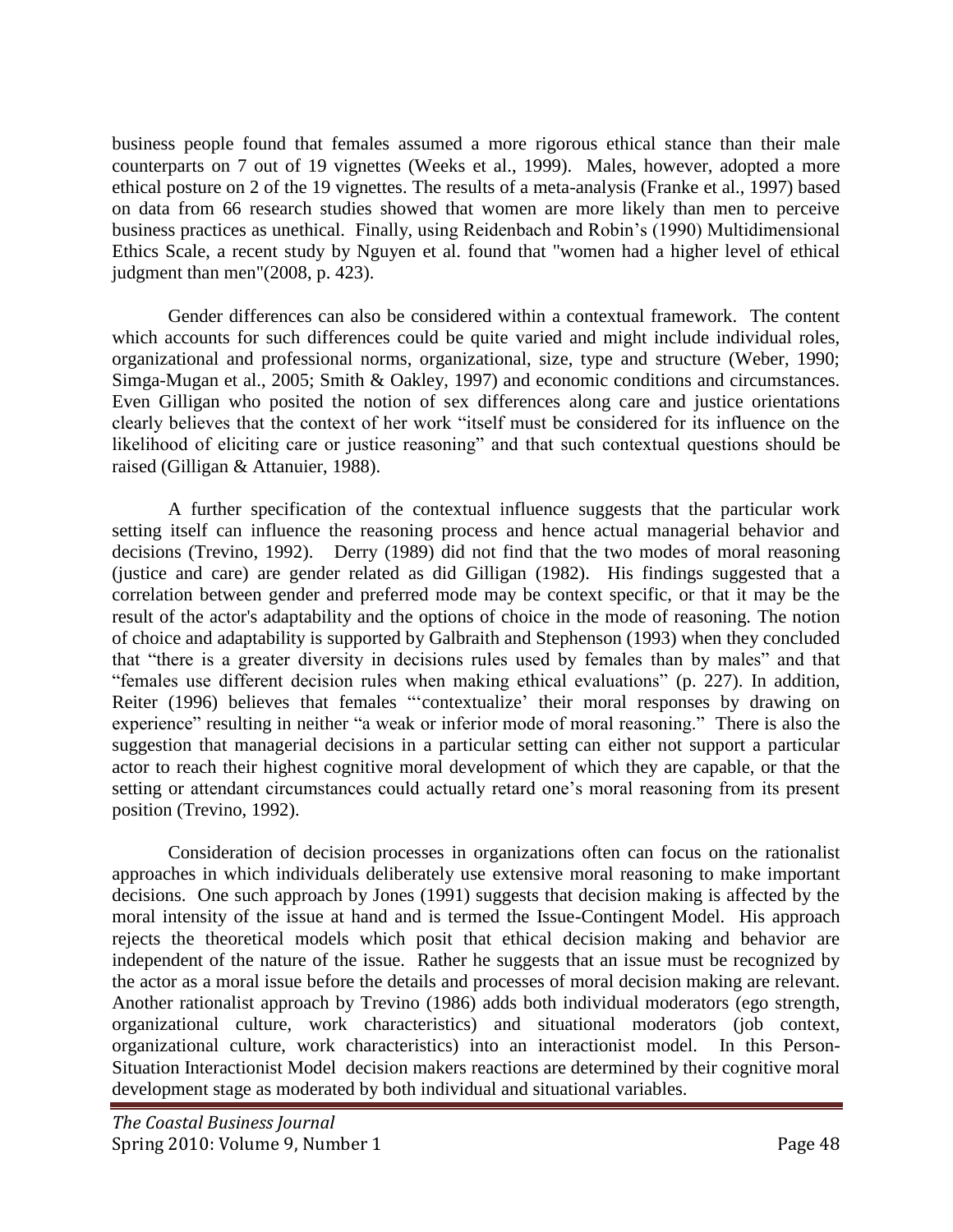Sonenshein (2007) offers a counter to the rationalist approach of decision making believing that individuals make intuitive judgments rather than engage in extensive and deliberate reasoning regarding ethical/moral issues. In this regard Sonenshein structures his argument with the Sensemaking-Intuition Model (SIM). Since "organizational life is often equivocal and uncertain", when faced with ethical issues decision makers immediately begin to intuitively judge and then react accordingly (Sonensheim, 2007, p.1027). Following these intuitive reactions one then begins to engage in sensemaking by using the rational process of moral reasoning to explain or justify their behavior. In the discussion of the practical implications of the SIM model he stresses the importance of recognizing that managers especially lack adequate time for reflection and instead have automatic responses based on experience. The SIM is conceptually consistent with the Trevino Person-Situation Interactionist model but with the placement of the cognition component following the decision or behavior.

The considerable attention to this issue is an ongoing testament to the importance placed on the influence of gender on the attitudes of business persons toward social responsibility in general and business ethics in particular. This effort brings together related elements of the CSR and ethical/moral decision domains. Despite these research efforts and the continued preoccupation on the part of researchers, regulators, and practitioners with the role of business in society, little attention has been devoted to the study of the corporate social responsiveness orientation of credit union directors. Furthermore, to date very little is known regarding the extent of similarities and differences between these organizations" male and female board members with respect to this issue. The present study was designed to investigate this issue.

#### **METHOLOGY**

Data were collected as part of a larger statewide study of credit unions. A total of 177 credit unions in Georgia were asked to participate in the study. All are members of the Georgia Credit Union Affiliates (GCUA), their state trade association. In addition to several demographic items, each participant's corporate social responsiveness orientation (CSRO) was measured with an instrument developed by Aupperle et al., (1985). It is based on the four-part construct proposed by Carroll (1979).

The instrument adopts forced-choice format. This format is especially functional in the corporate social responsibility research area since it can limit respondents" social desirability bias and compels them to prioritize, through the use of a ratio scale, a number of highly desirable alternatives (see, e.g., Randall & Fernandes, 1991). Respondents were asked to allocate up to ten points among four statements in each of several sets of statements. Each of the four statements in a set represents a different underlying dimension of Carroll's four components. The instrument used in this study contained 24 such statements. The mean of each respondent's scores on each of the four dimensions was calculated to arrive at an individual's orientation toward each of the four components.

The psychometric properties of the questionnaire have been thoroughly examined and it has been tested for its content validity and reliability (e.g., Aupperle et al., 1990; Smith &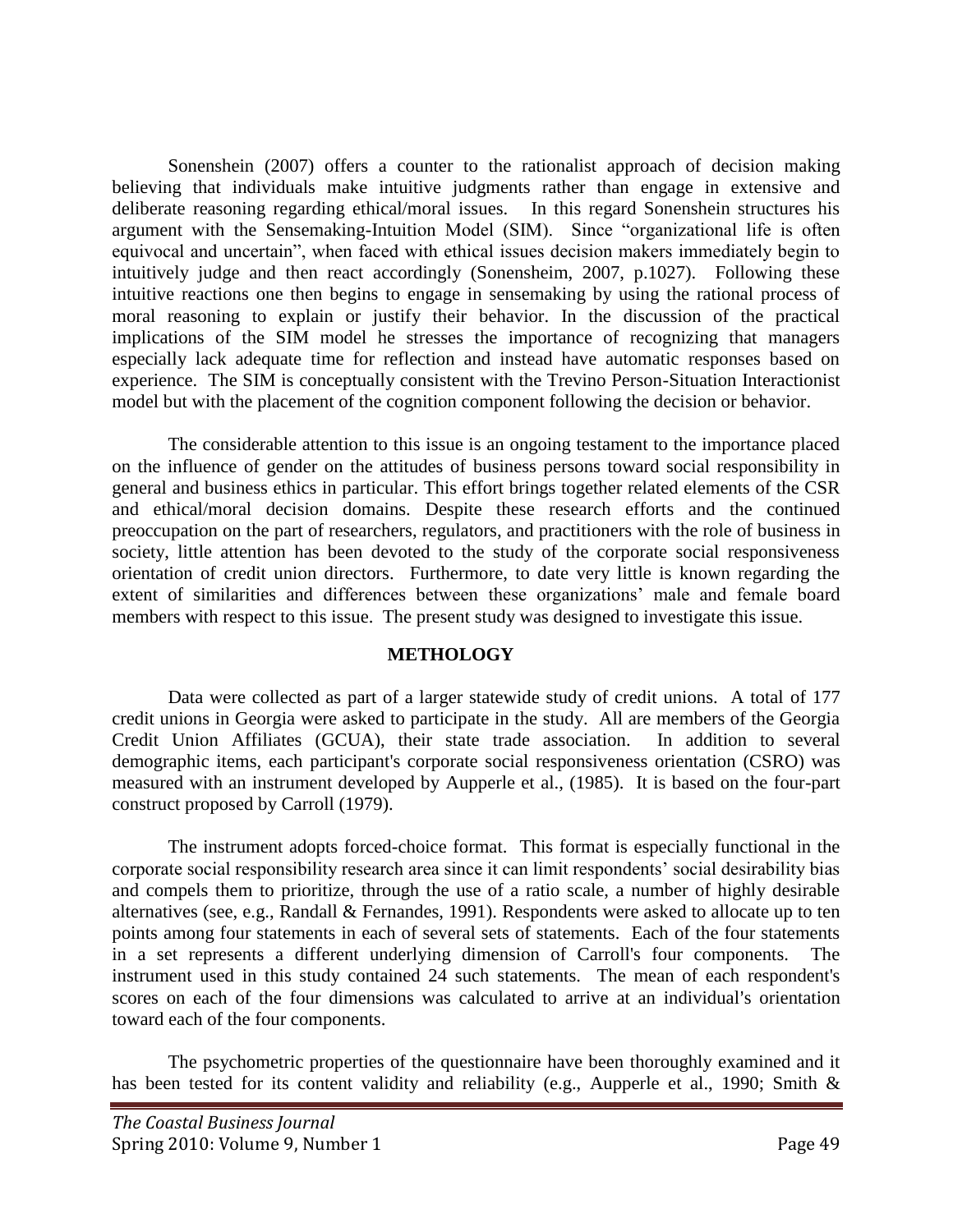Blackburn, 1988). The instrument has proved robust and a factor analysis "supported the existence of four distinct, but related, components" (Aupperle et al., 1985, p. 457). The coefficients of internal consistency for each of the four components were calculated when the instrument was used by numerous subjects and in a wide variety of settings; they ranged from .81 to .95 (e.g., Ibrahim & Angelidis, 1993; Unni & Chitgopekar, 1989).

Personalized letters to the CEO of each of the 177 members of the GCUA accompanied the surveys, encouraging participation by their board of directors in the research and assuring respondents of the confidentiality of their replies. The President/CEO of the GCUA urged participation both in a letter accompanying the mailing and in an email preceding it.

#### **RESULTS**

Two mailings over a period of two months yielded 478 responses from 80 credit unions. Interestingly, the response rate from each responding union credit union was in the 57 to 100 percent range. Eight respondents did not indicate their gender and, therefore, were excluded from the analysis.

Several tests determined the representativeness of the sample to its population. The combined responses from the first and second mail waves were compared to the known attributes on non-responding credit unions. T-tests and chi-square tests revealed that credit unions responding to the first and second mailings did not differ significantly in terms of the number of persons each of them employs ( $t = 0.92$ ,  $p = .36$ ), their net income ( $t = 0.05$ ,  $p = .96$ ), their total assets ( $t = 0.65$ ,  $p = .51$ ), how long the members have served on their boards ( $t = 1.10$ ,  $p = 0.27$ ), and whether the CEO serves on the credit union's board ( $\chi^2$  = 0.10, *p* = 0.75. Overall, these tests suggested that the sample did resemble its target population in key attributes.

Among the responding credit unions, the number of members serving on their boards ranged from 7 to 15 (mean = 8.8, sd = 1.8). The respondents were predominantly male  $(64.8\%)$ . The respondents' age ranged from 26 to 86 years; the overall average was 58 (sd =  $10.7$ ) years. Their years of service on their respective boards ranged from less than one year to 55 years; the overall average was  $11.6$  (sd = 9.9) years. Ten percent had a high school education, twenty-two percent had "some college" education, thirty percent had an undergraduate college degree, and thirty-eight percent had a graduate or professional degree. The results of a *t*-test showed that the male directors were slightly older than the female directors (59 versus 57 years old). Although this difference is statistically significant ( $t = 2.02$ ,  $p = 0.04$ ), it was not considered to be of any practical significance. The men had served slightly longer than women on their respective boards (12 years versus 11 years). However, a *t*-test did not show any significant difference between the two groups ( $t = 1.58$ ,  $p = 0.11$ ). Finally a chi-square test showed no significant difference between the genders with respect to their level of education ( $\chi^2 = 4.90$ ,  $p = 0.18$ ).

Descriptive statistics show that, overall, both genders' scores were highest for the legal component (3.63), followed by scores for the economic (2.87), ethical (2.28), and discretionary (1.08) dimensions. On average, the females" mean score for the economic component of their CSRO was 2.85 (se =  $0.06$ ) and males' was 2.89 (se =  $0.05$ ). For the legal dimension, their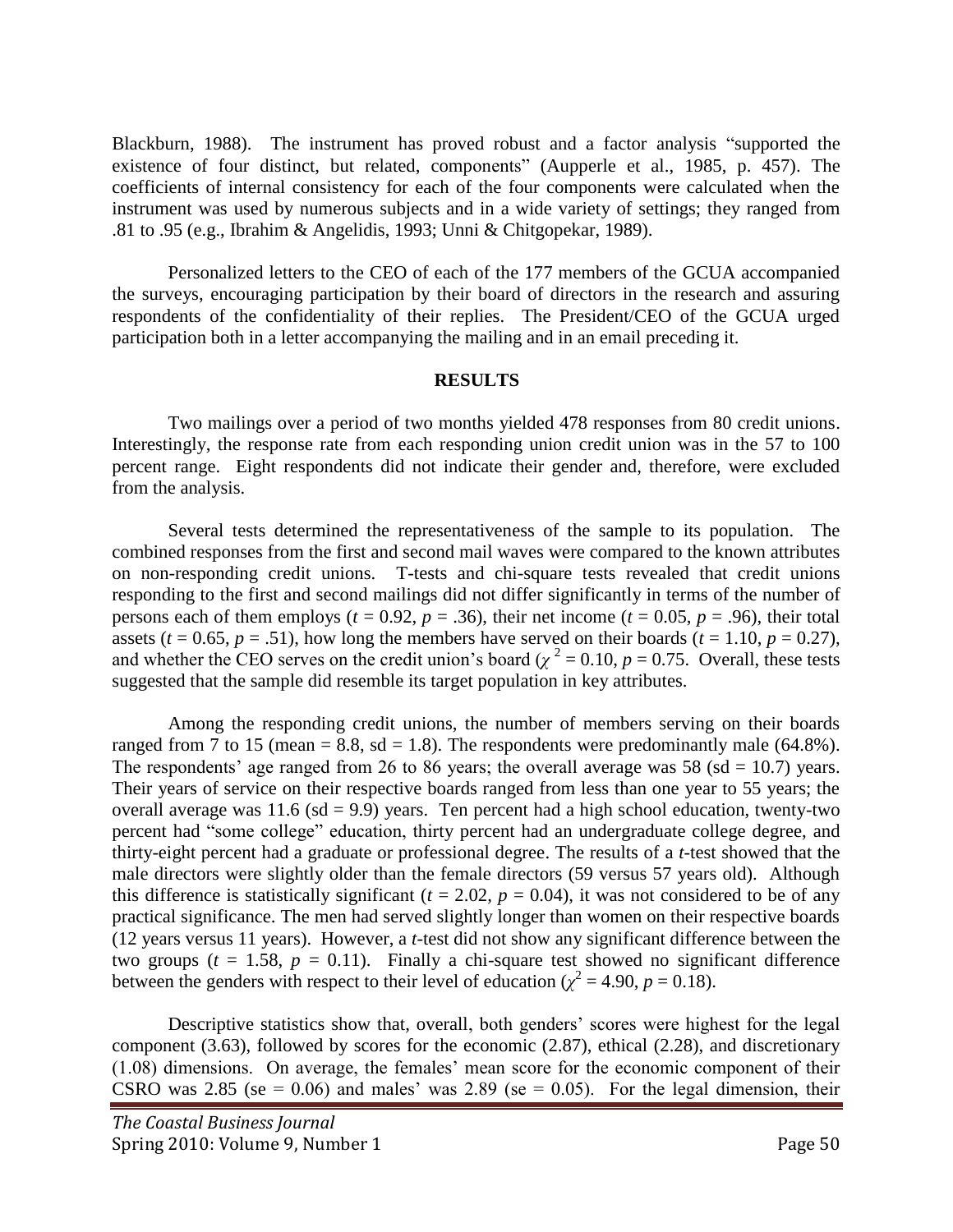scores were 3.84 (se =  $0.08$ ) and 3.51 (se =  $0.06$ ), respectively. The ethical component's scores were 2.15 (se =  $0.06$ ) and 2.34 (se = 0.04), respectively. Finally, their scores for the discretionary component were 1.01 (se = 0.06) and 1.12 (se = 0.04), respectively.

The analysis of the results was conducted in several stages. First, since the means of the two groups" scores on each of the four dimensions are different, a multivariate analysis of variance (MANOVA) procedure was considered to be the most appropriate analytic technique for exploring differences in scores between male and female board members. This procedure compensates for variable inter-correlation and provides an omnibus test of any multivariate effect. However, as a preliminary check for robustness, Box's *M* test was conducted a priori to determine if the covariance matrices of the two genders are equal. Results indicated they were not significantly different thus validating the appropriateness of the use of the MANOVA for the analysis. The MANOVA revealed significant differences between the two groups (Wilks" *Λ* = .522,  $p = .027$ ). That is, overall, the two groups had different scores for the four components. Next, to understand the underlying contributions of the variables to the significant multivariate effect, each independent variable was tested using a one-way analysis of variance (ANOVA) with the two groups treated as our two levels of the independent variable. The results, depicted in Table 1, show that differences between the two groups were significant on two of the four dependent variables. Important differences exist between the groups with respect to the legal  $(F_{1,468} = 10.54, p = .001)$ , and ethical  $(F_{1,468} = 6.47, p = .011)$  components. Compared to the male counterparts, the females' directors exhibited greater concern about the legal dimension of corporate responsibility and a weaker orientation toward ethics. No significant differences between the two groups were observed with respect to the economic ( $F_{1,468} = 0.25$ ,  $p = .620$ ) and discretionary ( $F_{1,468} = 2.27$ ,  $p = .133$ ) components.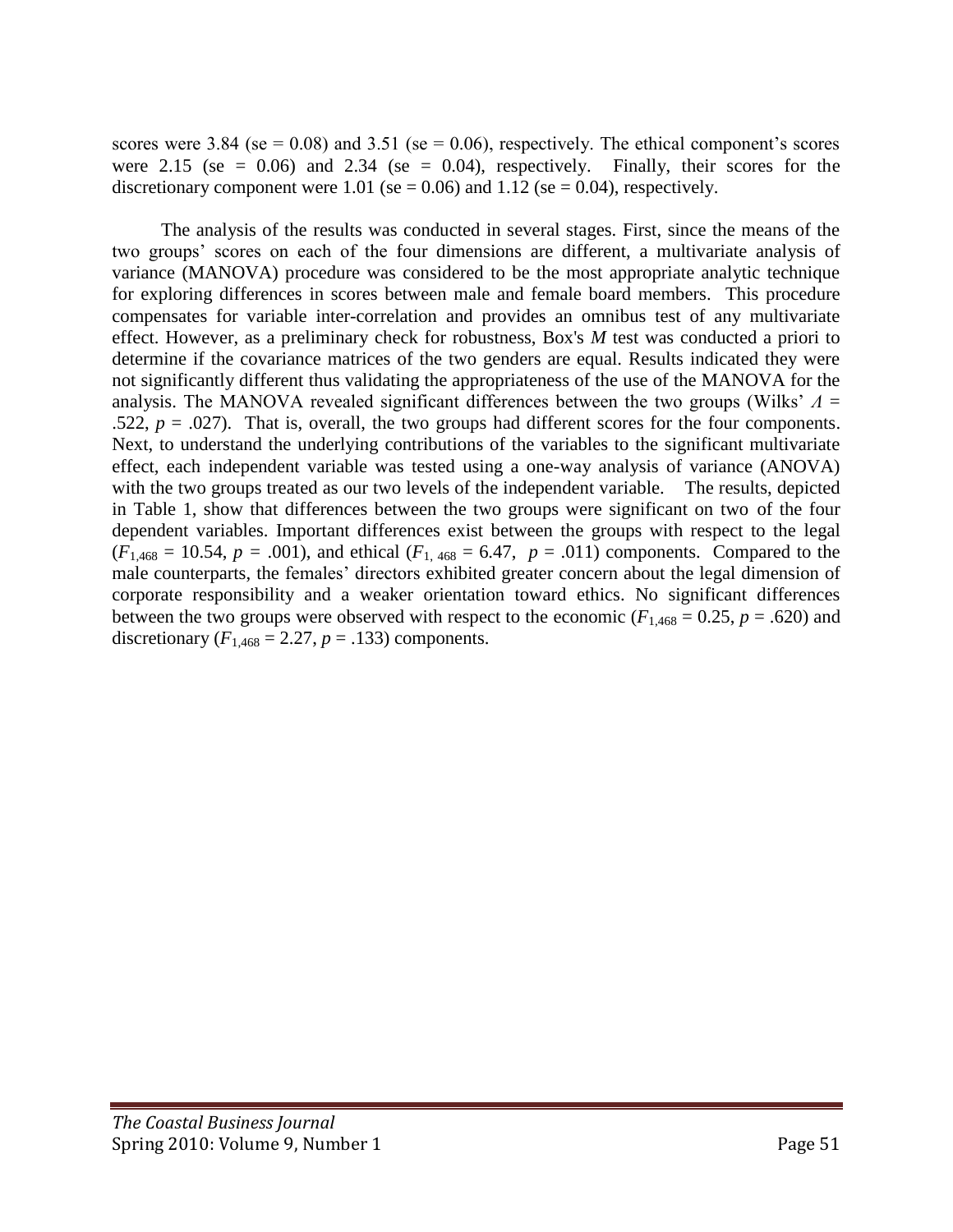# **TABLE 1 Anova Results For Differences Between Female and Male Board Members**

| <b>Dependent Variables</b> |                               |                             |          |                  |
|----------------------------|-------------------------------|-----------------------------|----------|------------------|
|                            | <b>Females</b><br>$(n = 165)$ | <b>Males</b><br>$(n = 305)$ | $\bm{F}$ | $\boldsymbol{p}$ |
| 1. Economic                | 2.85<br>(0.06)                | 2.87<br>(0.05)              | 0.25     | 0.620            |
| 2. Legal                   | 3.84<br>(0.08)                | 3.53<br>(0.06)              | 10.54    | 0.001            |
| 3. Ethical                 | 2.15<br>(0.06)                | 2.34<br>(0.04)              | 6.47     | 0.011            |
| 4. Discretionary           | 1.01<br>(0.06)                | 1.12<br>(0.04)              | 2.27     | 0.133            |

 **Group Means <sup>a</sup>**

<sup>a</sup> Figures in parentheses are standard errors.

# **DISCUSSION**

\_\_\_\_\_\_\_\_\_\_\_\_\_\_\_\_\_\_\_\_\_\_\_\_\_\_\_\_\_\_\_\_\_\_\_\_\_\_\_\_\_\_\_\_\_\_\_\_\_\_\_\_\_\_\_\_\_\_\_\_\_\_\_\_\_\_\_\_\_\_\_\_\_\_\_\_\_\_

The social responsibility of organizations has been one of the principal issues confronting business for more than three decades. Of particular interest to researchers, practitioners, and regulators is the extent to which executives and directors are responsive to the expectations of their stakeholders. Visible indicators of problematic leadership eventually surface in the form of corporate crises such as bankruptcy, executive turnover, legal predicaments, ethical failings, and hostile relations with various stakeholders.

Little attention has been given to investigating credit unions and credit union management. These organizations are somewhat unique in their mix of organizational culture, management, mission, and ownership. Thus such research in this environment may assist in informing studies in organizational culture, person/individual moderators in decision making, and management of non-profit or eleemosynary organizations. A particularly important subject concerns similarities and differences between the genders with respect to their CSRO. An interesting aspect of the present study is that it analyzed separately the four components of CSR. This study led to several insights about this relationship with important implications for practitioners and regulators.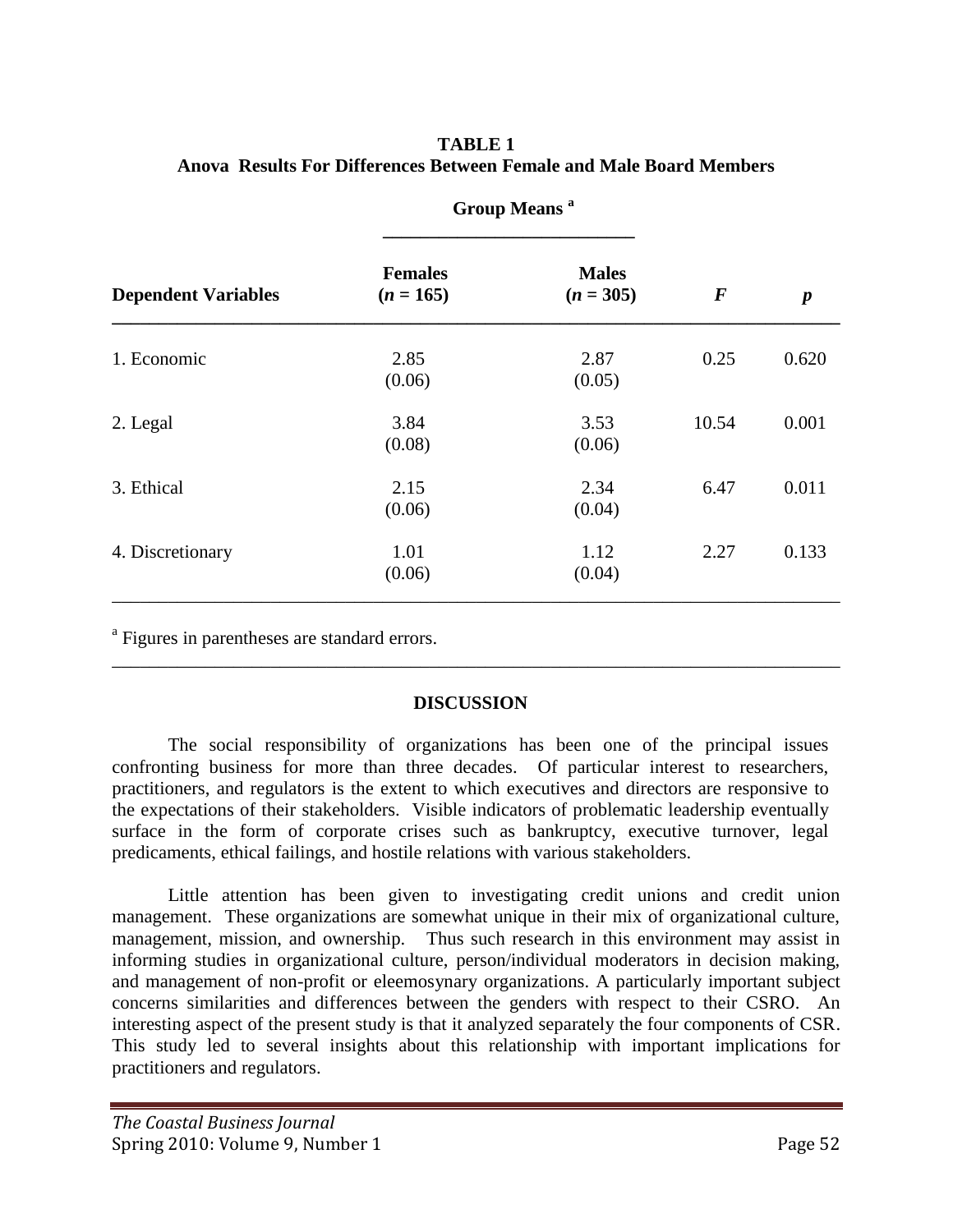The results in Table 1 show that both genders are more inclined toward legal responsibilities than economic. In addition, compared to their male counterparts, female credit union board members exhibit a greater orientation toward legal responsibilities. Furthermore, male directors' scores for the ethical component of CSR are greater than those of the females. An explanation of these results can be aided with a restatement and summary of the central points from the relevant elements of the foregoing literature review.

- Organizations evolve along a continuum of social responsibility concerns from economic to legal, ethical and discretionary respectively. In their decisions management can move it back along that same continuum in threatening or uncertain conditions.
- Similarly, organizations strategic approaches move from Reaction through Defense and Accommodation, to Proaction and can also move back as circumstances would seem to warrant.
- Women may, because of their 'different voice,' perceive from a perspective of care and nurturing more so than men who commonly do so from a perspective of justice or legal concerns.
- Women are thought to be somewhat more sensitive to ethical concerns and perceive difficulties more readily perhaps from a different threshold of care which results from the socialization process or an innate intuitive sense or both.
- Issues of different moral intensity may affect the decision, and such decisions may result more from intuition than rational processes.
- Gender differences in reaction to attendant circumstances are also influenced by the organization"s external situations such and social and economic.
- Choice and adaptability to changing circumstances is likewise contextual with women sometimes displaying more sensitivity and who possess and use a greater range of decision rules than do men.

Contrary to Carroll's model, both genders' scores for the legal dimension were higher than their scores for the economic dimension. Concerning the legal dimension, this finding is not surprising given current trends in American society. Numerous laws and extensive government regulation affect virtually every aspect of business activities (Carroll, 1989). They touch "almost every business decision ranging from the production of goods and services to their packaging, distribution, marketing, and service" (Carroll, 1989, p. 174). In addition, there is ample evidence that organizations face an increasingly litigious environment. Legal actions have driven otherwise financially sound corporations such as Texaco (Sherman, 1987) into bankruptcy. Indeed, the recent takeover battles and numerous scandals involving some of the largest corporations have resulted in a growing concern over risks of personal legal liability among managers and corporate directors (Kesner & Johnson, 1990; Janjigian & Bloster, 1990). In such an increasingly legalized business environment, managers and directors are fully aware of society's criminal and civil sanctions. The impact of this knowledge on managerial attitudes and behavior has been widely discussed and documented in both the popular and academic literature (Whitehill, 1989; Heydinger, 1987; Samuelson, 1990; Galen, 1992; Fisher, 1990).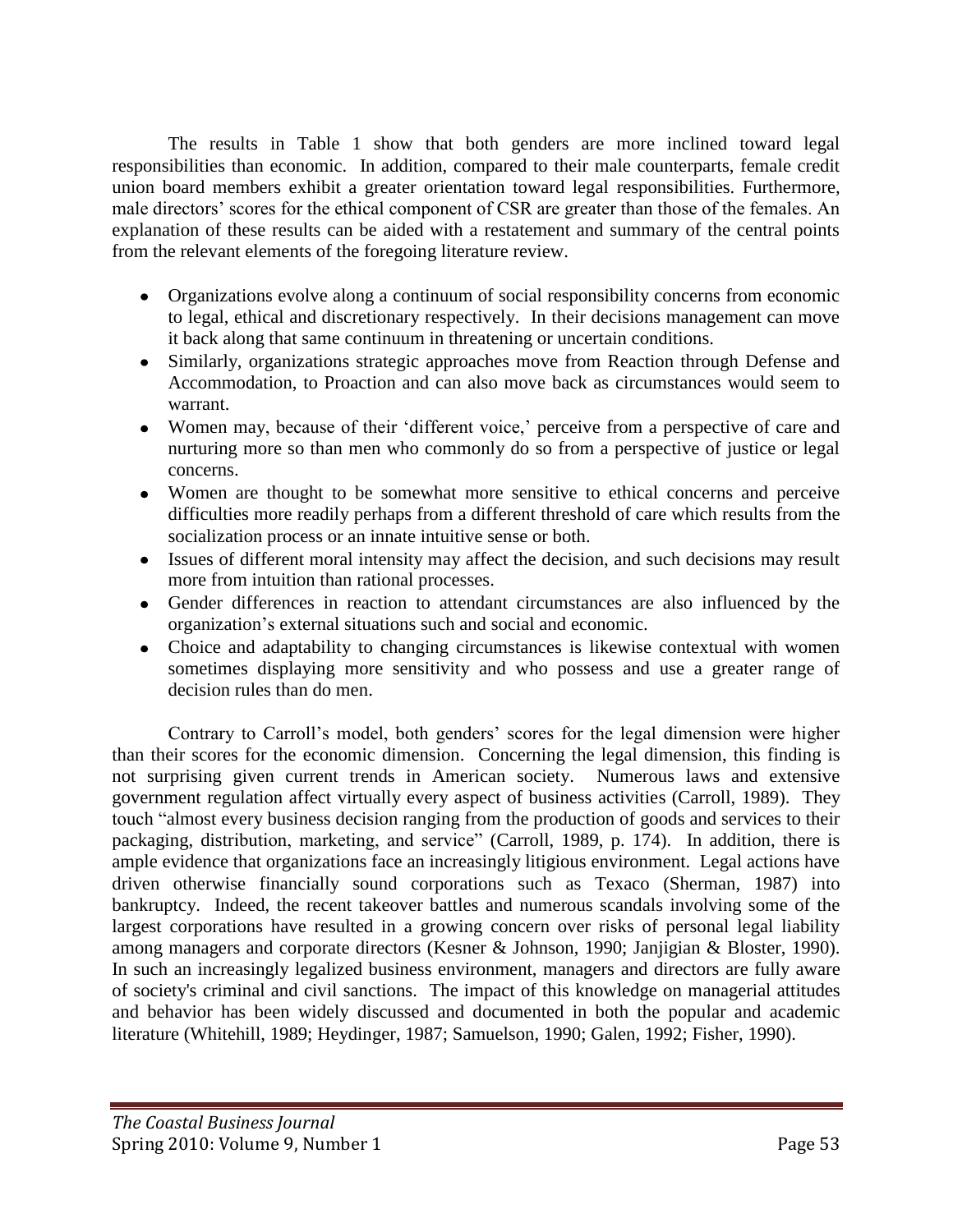The results of this study show that female directors are even more attuned and sensitive to the requirements of the legal and regulatory environment than their male counterparts. These results seem contrary to theory and findings which would have suggested that men would have been inclined toward legal concerns given their proclivity to a justice orientation. Women should have displayed a stronger ethical orientation than men given their greater ethical sensitivity and a focus on care. So why this seeming lack of fit with the conceptual findings of others? The respondents completed the research instruments at a time right before the economic crisis now being faced broke fully into public awareness. The clouds of economic uncertainty were gathering, as well as the fear engenderment which often accompanies the political activity in the period before a presidential election. The condition of the stock market, real-estate and automotive industries, financial institutions and government spending were being widely discussed and considered. Some would have taken these signs and discussions with little or no alarm as being either part of the usual economic cycle or an artifact of the political season or both. More prescient others may have seen something else or sensed it differently and hence would have been most concerned and worried. Therefore, female credit union board members seemingly were more sensitive and perceiving of the building calamity than male members as previous research suggests would be the case. That seems to have been reflected in the female responses vis-à-vis men's as they moved back along the axis of the Carroll model from an ethical concern to a legal concern. In contrast, men remained at that position that is focused on ethical responsibilities. This would explain the higher male ethical dimension score.

Females moving back to the legal position on the CSRO continuum would also be consistent with the findings of gender differences being contextual, which in this instance was a changing economic context which could significantly impact a credit union as a financial institution. Moving from an ethical concern to a legal is a move of caution and concern and protectiveness. That would be consistent with the other axis of the Carroll model if one were to retreat strategically from either Proaction or Accommodation to one of Defense (Do only what is required) as a strategic change in times of threat or uncertainty. Further support for this explanation is that choice and adaptability exists such that a different reasoning or focus can occur in response to external changes and that women may be more equipped given that they have greater diversity of decision rules than do men. If retreating to a more defensive and safer posture in the face of gathering clouds is a manifestation of care, then this is also consistent with the care and justice dichotomy as it applies to males and females in their directorship capacities. In essence the female board members were better canaries in their coal mine than were their male counterparts.

Although this study offers an improved understanding of differences and similarities between male and female credit union directors, caveats must be offered regarding the conclusions generated by this research. The first limitation concerns the generalizability of these results. Additional research with larger national samples would be necessary to confirm these findings. An additional cautionary note concerns the possibility of bias in the data provided by those who were sampled in this study. Although the survey instrument utilized a forced-choice format, such a bias cannot be completely ruled out. However, as a number of authors have pointed out, self-report measures are indispensable in organizational research (Gupta & Beehr, 1982; Podsakoff & Organ, 1986). Indeed, in certain research contexts, self-reports may provide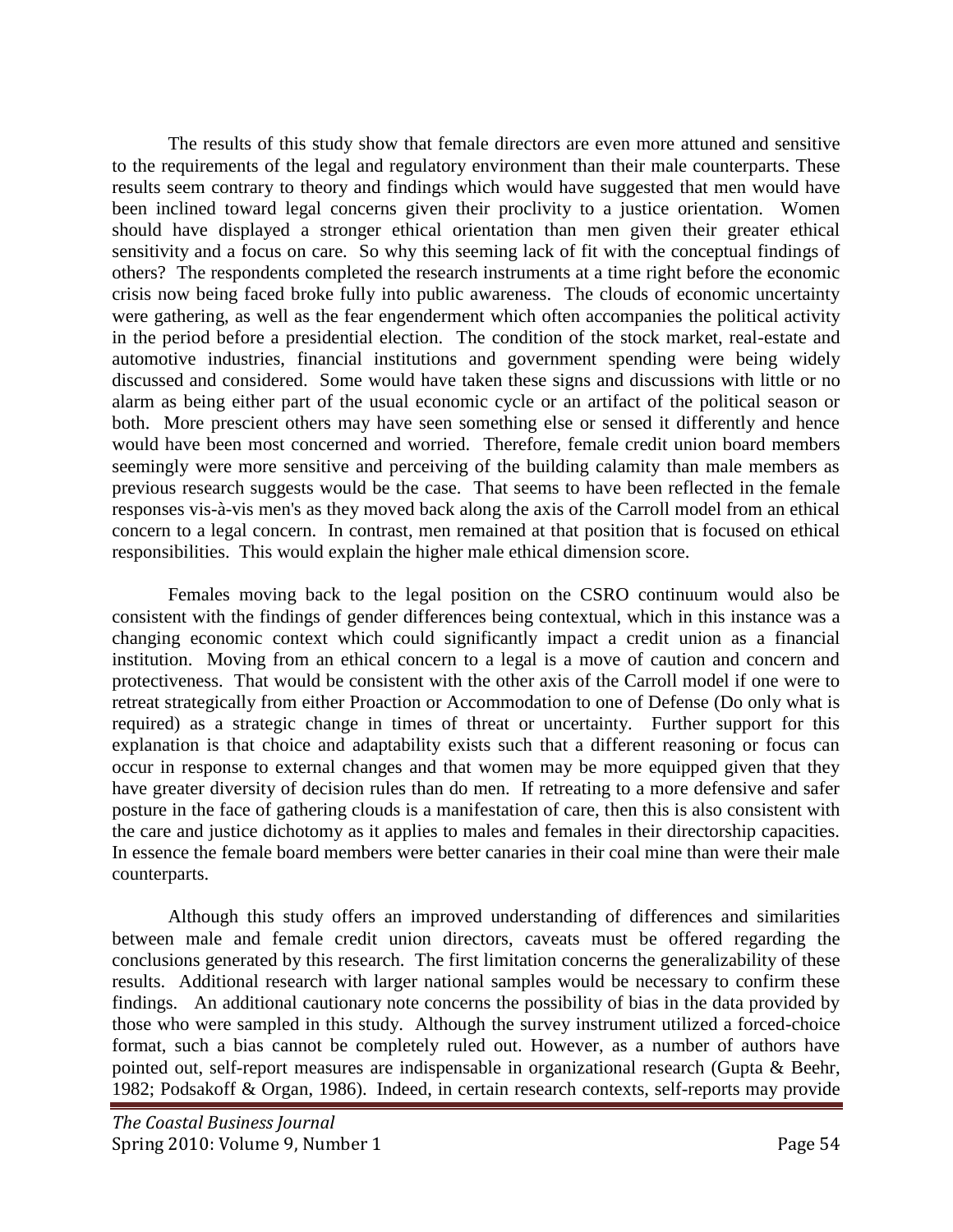more accurate estimates of population parameters than behavioral measures (Howard et al*.,* 1980). Also, as previously mentioned, the instrument used in this study has been found to be highly reliable and psychometrically sound.

In conclusion, the findings of this study provide insights into an area of growing concern to society and all types of organizations. The numerous managerial ambiguities that are inherent in business decisions are further complicated by growing societal demands on corporations and increased attention on the ethical dimension of decision making. This issue is likely to gain increased attention by regulators and practitioners.

#### **ACKNOWLEDGEMENT**

The authors greatly appreciate the support and assistance of Michael J. Mercer, President/CEO of Georgia Credit Union Affiliates. The opinions expressed herein are those of the authors only.

#### **REFERENCES**

- Aupperle, K. E., Carroll, A. B., & Hatfield, J.P. 1985. An empirical examination of the relationship between corporate social responsibility and profitability. *Academy of Management Journal*, 446-463.
- Aupperle, K.E., Simmons III, F.B., & Acar, W. 1990. An empirical investigation into how entrepreneurs view their social responsibilities. *1990 Proceedings of the Academy of Management*, 154-156.
- Bankston, K. 2007. Compensation crescendo. *Credit Union Management*, 30(7): 14-17.
- Barnett, J.H., & Karson, M. 1989. Managers, values and executive decisions: An exploration of the role of gender, career stage, organizational level, function and the managerial decision making. *Journal of Business Ethics*, 8(10): 747-771.
- Board orientation basics. 2006. *Credit Union Management*, 29(9): 66. 2006.
- Boo, E. & Koh, H. 2001. The influence of organizational and code-supporting variables on the effectiveness of a code of ethics. *Teaching Business Ethics*, 5(4): 357-373.
- Browning, J., & Zabriskie, N. 1983. How ethical are industrial buyers? *Industrial Marketing Managers*, 12: 219-224.
- Carroll, A. 1989. *Business and society*. Cincinnati, OH: South-Western.
- Carroll, A. 1979. A three dimensional conceptual model of corporate performance. *Academy of Management Review*: 497-505.
- Chaganti, R., & Sambharyra, R. 1987. Strategic orientation and characteristics of upper management. *Strategic Management Journal*, 8: 393-401.
- Courter, E. 2006. All about committees. *Credit Union Management*, 29(8): 61-63.
- Credit Union National Association. 2006. Long-run trends-1939-present: Aggregates. Retrieved from http://advice.cuna.org/download/us totals.pdf.
- D'Aquila, J. 2001. Financial accountants' perceptions of management's ethical standards. *Journal of Business Ethics*, 31(3): 233-244.
- Das, T. 2005. How strong are the ethical preferences of senior business executives? *Journal of Business Ethics*, 56(1): 69-80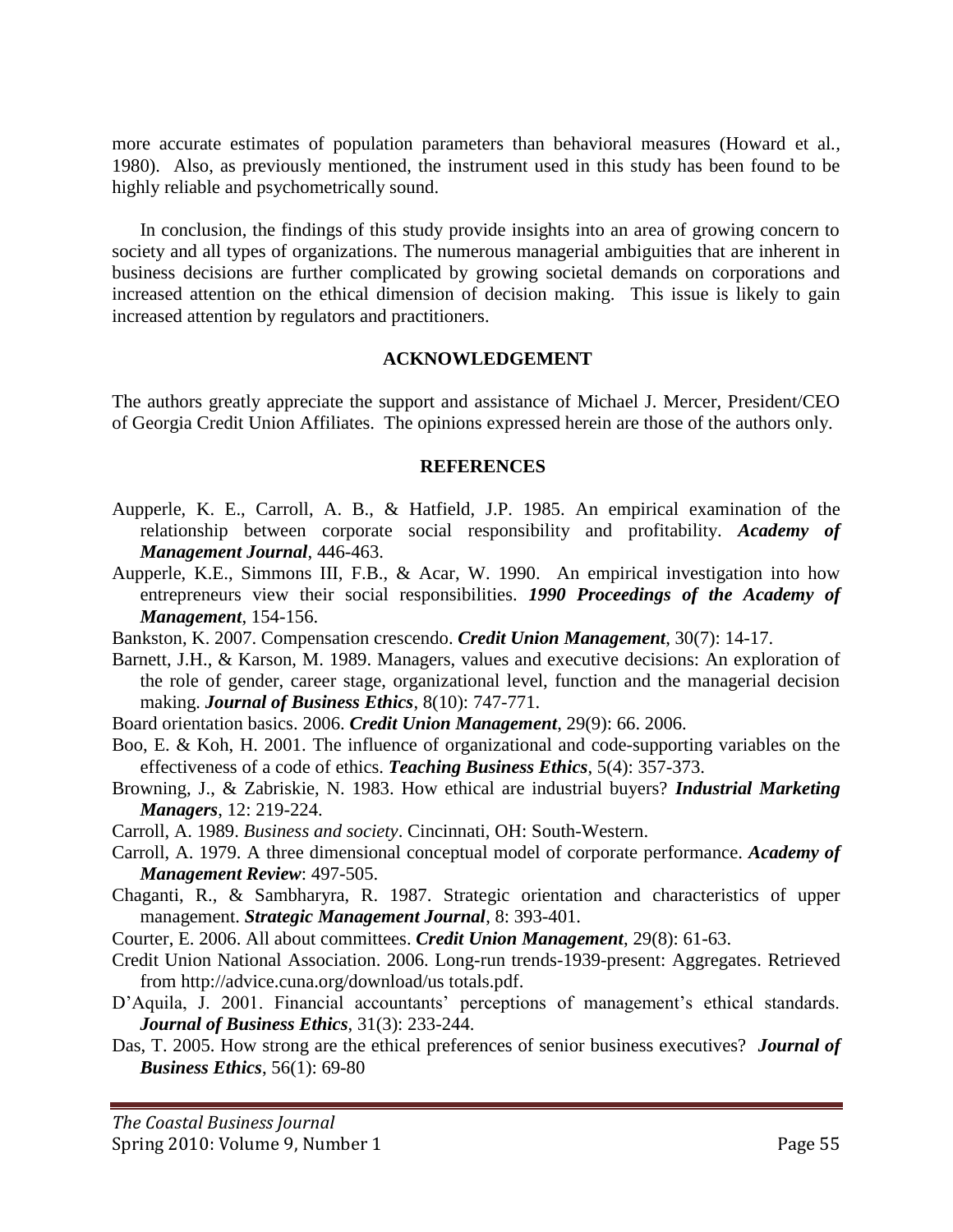- Dawson, L. 1997. Ethical differences between men and women in the sales profession. *Journal of Business Ethics*, 16(11): 1143-1152.
- Derry, R., & Kelly, M. 1989. An empirical study of moral reasoning among managers. *Journal of Business Ethics*, 8(11): 855-862.
- Derry, R. 1987. Moral reasoning in work-related conflicts. *Research in Corporate Social Performance and Policy*, 9: 25-49.
- Deshpande, S., Joseph, V., & Maximov, V. 2000. Perceptions of proper ethical conduct of male and female russian managers. *Journal of Business Ethics*, 24(2): 179-183.
- Fisher, A. 1990. How to cut your legal costs. *Fortune*, 185-192.
- Franke, G., Crown, D., & Spake, D. 1997. Gender differences in ethical perceptions of business practices: A social role theory perspective. *Journal of Applied Psychology*, 82(6): 920-934.
- Galbraith, S., & Stephenson, H.B. 1993. Decision rules used by male and female business students in ethical value judgments: Another look. *Journal of Business Ethics*, 12(3): 227- 233.
- Galen, M. 1992. Guilty! Too many lawyers and too much litigation. *Business Week*, 60-65.
- Gibbs, N. 2002. Summer of mistrust. *Time*, 160(4): 16-20.
- Gilligan, C. (1982). *In a different voice: Psychological theory and women's development* Cambridge, MA: Harvard University Press.
- Gilligan, C., & Attanucci, J. 1988. Two moral orientations: Gender differences and similarities. *Merrill-Palmer Quarterly*, 34: 223-237.
- Gilpatrick, K. 2007. Teambook at the top. *Credit Union Management*, 30(1): 34-38.
- Gupta, N., & Beehr, T.A. 1982. Test of the correspondence between self-reports and alternative data sources about work organizations. *Journal of Vocational Behavior*, 20**:** 1- 13.
- Hambrick, D., & Mason, P. 1984. Upper echelons: The organization as a reflection of its top managers. *Academy of Management Review*, 9: 193-206.
- Heydinger, R. (September, 1987). Emerging issues in risk management: The opportunities are changing. *Risk Management*, 60: 72-74.
- Howard, G., Maxwell, S., Wiener, R., Boynton, K., & Rooney, W. 1980. Is a behavioral measure the best estimate of behavioral parameters? Perhaps not. *Applied Psychological Measurement*, 4: 293-311.
- Husted, B.,& Allen, D. 2000. Is it ethical to use ethics as strategy? *Journal of Business Ethics*, 27(1/2): 21-31
- Ibrahim, N., & Angelidis, J. 1994. Effect of board members' gender on corporate social responsiveness orientation. *Journal of Applied Business Research*, 10(1): 35-40.
- Ibrahim, N., & Angelidis, J. 1993. Corporate social responsibility: A comparative analysis of perceptions of top executives and business students. *The Mid-Atlantic Journal of Business*, 29(3): 303-314.
- Jaffee, S., & J. Hyde, J.S. 2000. Gender differences in moral orientation: A meta-analysis. *Psychological Bulletin*, 126(5): 703-726.
- Janjigian, V., & Bloster, P. 1990. The elimination of director liability and stockholder returns: An empirical investigation. *Journal of Financial Research*, 13: 53-60.
- Jones, S., & Hiltebeitel, K. 1995. [Organizational influence in a model of the moral decision](http://proquest.umi.com/pqdweb?index=2&did=6674751&SrchMode=1&sid=7&Fmt=3&VInst=PROD&VType=PQD&RQT=309&VName=PQD&TS=1222718976&clientId=30209)  [process of accountants.](http://proquest.umi.com/pqdweb?index=2&did=6674751&SrchMode=1&sid=7&Fmt=3&VInst=PROD&VType=PQD&RQT=309&VName=PQD&TS=1222718976&clientId=30209) *Journal of Business Ethics*, 14(6): 417-431.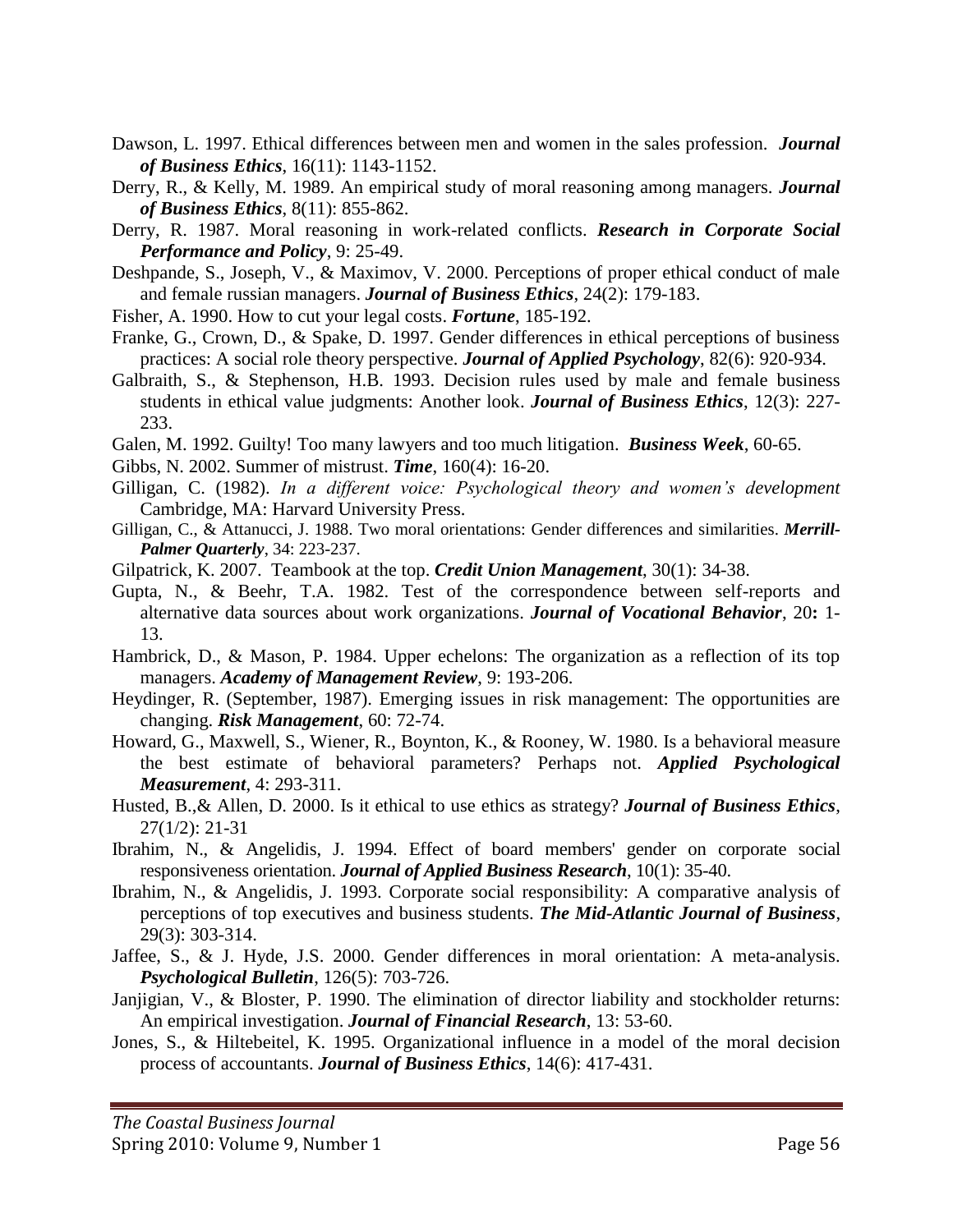- Jones, Thomas M. 1991. Ethical decision making by individuals in organizations: An issuecontingent model. *Academy of Management Review*, 16(2): 366-395.
- Kelley, S. W., Ferrell, O. C., & Skinner, S. J. 1990. Ethical behavior among marketing researchers: An assessment of selected demographic characteristics. *Journal of Business Ethics*, 9(8): 681-688.
- Kesner, I. F., & Johnson, R. B. 1990. An investigation of the relationship between board composition and stockholder suits. *Strategic Management Journal*, 11(4): 327-336.
- Kidwell, J., Stevens, R., & Bethke, R. 1987. Differences in ethical perceptions between male and female managers: Myth or reality? *Journal of Business Ethics*, 6(6): 489-493.
- Kohlberg, L. (1984). *The relationship of moral judgment to moral action, morality, moral behavior and moral development*. New York: John Wiley & Sons.
- Kohlberg, L. (1969). *Stage and sequence: The cognitive-developmental approach to socialization*. In D. Goslin (Ed.), *Handbook of socialization theory and research* (pp. 347- 480). Chicago, IL: Rand McNally.
- Kok, P., Weile, T., McKenna, R., & Brown, A. 2001. A corporate social responsibility audit within a quality management framework. *Journal of Business Ethics*, 31(4): 285-297.
- Kurtz, D. 1999. Commentary on social responsibility and the marketing educator: A discussion document. *Journal of Business Ethics*, 19(2): 207-209.
- Lamsa, A., Vehkaperä, M., Puttonen, T., & Pesonen, H. 2008. Effect of business education on women and men students" attitudes on corporate responsibility in society. *Journal of Business Ethics*, 82(1): 45-58.
- Maignan, I., & Ralston, D. 2002. Corporate social responsibility in Europe and the U.S.: Insights from businesses" self presentations. *Journal of International Business Studies*, 33(3): 497- 514.
- Matherne, B., Gove, S., Forlani, V., & Janney, J. 2006. Walk the talk: An applied ethics program with business executives. *Journal of Management Education*, 30(1): 106-133.
- McAdam, T. W. 1973. How to put corporate responsibility into practice. *Business and Society Review*, 6: 8-16*.*
- McGuire, J., Sundgren, A., & Schwneeweis, T. 1988. Corporate social responsibility and firm financial performance. *Academy of Management Journal*, 854-872.
- Merrick, B. 1991. Diffuse disruptive board factions. *Credit Union Executive Journal*, 31(4): 29- 31.
- Molvig, D. 2001. Planning for CEO transitions. *Credit Union Executive Journal*, 41(2): 4-7.
- Moody, J. C., & Fite, G. 1984. *The credit union movement: Origin and development* (2<sup>nd</sup> ed.). 1850-1980. Dubuque, IA: Kendall-Hunt Publishing Co.
- Moody, J. C., & Fite, G. 1971. *The credit union: Origins and development*. 1850-1970. Lincoln, NE: University of Nebraska Press.
- Moysich, A. 1990. An overview of the U.S. credit union history. *FDIC Banking Review*, 3(1): 12-16.
- National Credit Union Administration. 2006. History of credit unions. Retrieved from: http://www.ncua.gov/AboutNCUA/historyCU.html (accessed on August 15, 2006).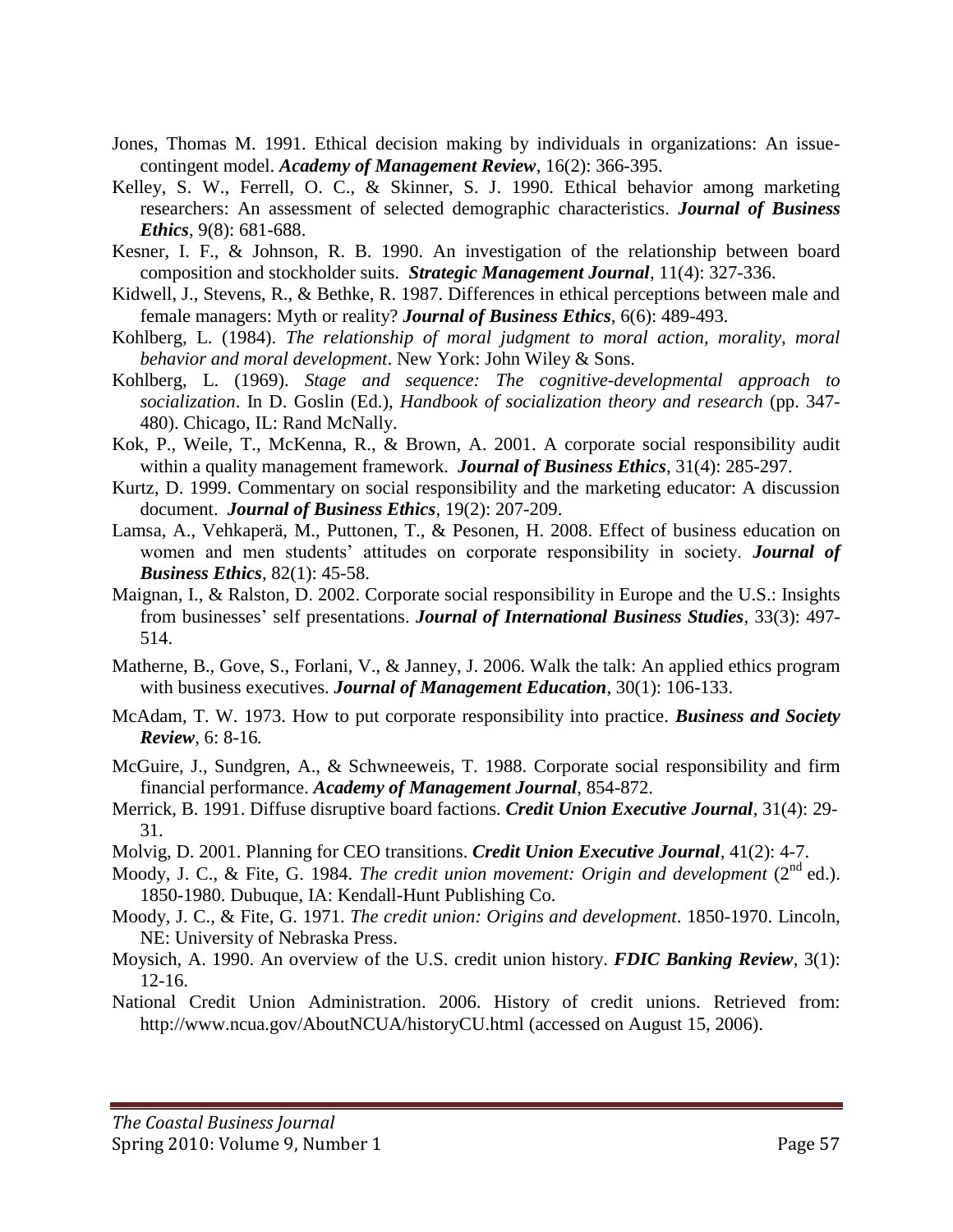- Nguyen, N., Basuray, M., Smith, W., Kopka, D., & McCulloch, D. 2008. Moral issues and gender differences in ethical judgment using Reidenbach and Robin"s (1990) Multidimensional Ethics Scale: Implications in teaching of business ethics. *Journal of Business Ethics*, **77**(4): 417-430.
- Pactwa, T. 2006. The banking industry- ethics and recent trends: An interview with William A. McKenna, Jr. *Review of Business*, 27(1): 3-9.
- Pfeffer, J. 1983. *Organizational demography*. In Cummings, L. L., & Straw, B. M. (Eds.), *Research in Organizational Behavior* (pp. 299-357). Greenwich, CT: JAI Press.
- Pippett, C. 2008. New year's resolution: Shape up board minutes. *Credit Union Magazine*, 74(1): 52-54
- Podsakoff, P., & Organ, D. 1986. Self-reports in organizational research: Problems and prospects. *Journal of Management*, 12: 531-544.
- Radtke, R. R. 2000. The effects of gender and setting on accountants' ethically sensitive decisions. *Journal of Business Ethics*, 24(4): 299-312.
- Randall, D., & Fernandes, M. 1991. The social desirability response bias in ethics research. *Journal of Business Ethics*, 10(11): 805-817
- Reidenbach, R. E., & Robin, D. P. 1990. Toward the development of a multidimensional scale for improving evaluations of business ethics. *Journal of Business Ethics*, 9(8): 639–653.
- Reiter, S. A. 1996. The Kohlberg-Gilligan controversy: Lessons for accounting ethics education. *Critical Perspectives on Accounting*, 7: 33-54.
- Robin, D., & Babin, L. 1997. [Making sense of the research on gender and ethics in business: A](javascript:genAccWindow()  [critical analysis and extension.](javascript:genAccWindow() *Business Ethics Quarterly*, **7**(4): 61-90.
- Samuelson, S. 1990. The changing relationship between managers and lawyers. *Business Horizons*, 21-27.
- Saul, K. 2007. Recognize diversity in succession planning. *Credit Union Magazine*, 73(10): 66.
- Sherman, S. (1987). The gambler who refused \$2 billion. *Fortune*, 11, 50.
- Simga-Mugan, C., Daly, B., Onkal, D., & Kavut, L. 2005. The influence of nationality and gender on ethical sensitivity: an application of the issue-contingent model. *Journal of Business Ethics*, 57(2): 139-152.
- Smith, P. L., & Oakley, E. F. 1997. Gender-related differences in ethical and social values of business students: Implications for management. *Journal of Business Ethics*, 16(1): 37-45.
- Smith, W., & Blackburn, R. 1988. Corporate social responsibility: A psychometric examination of a management instrument. *Proceedings of the Southern Management Association*, 293-295.
- Sonenshein, Scott. 2007. The role of construction, intuition, and justification in responding to ethical issues at work: The sensemaking-intuition model. *Academy of Management Review*, 32(4): 1022-1040.

Storey, C. 2006. The difficult director. *Credit Union Management*, 29(7): 22-24.

*The Economist*. (2008a, November 15). 389(8606), 15: 29-32, 75-76.

*The Economist.* (2008b, November 8). 389(8605), 36, 37.

- Trevino, L.K. 1986. Ethical decision making in organizations: A person-situation interactionist model. *Academy of Management Review*, 8(3): 601-617.
- Trevino, L. K. 1992. Moral reasoning and business ethics: Implications for research, education, and management. *Journal of Business Ethics*, 11(5/6): 445-459.